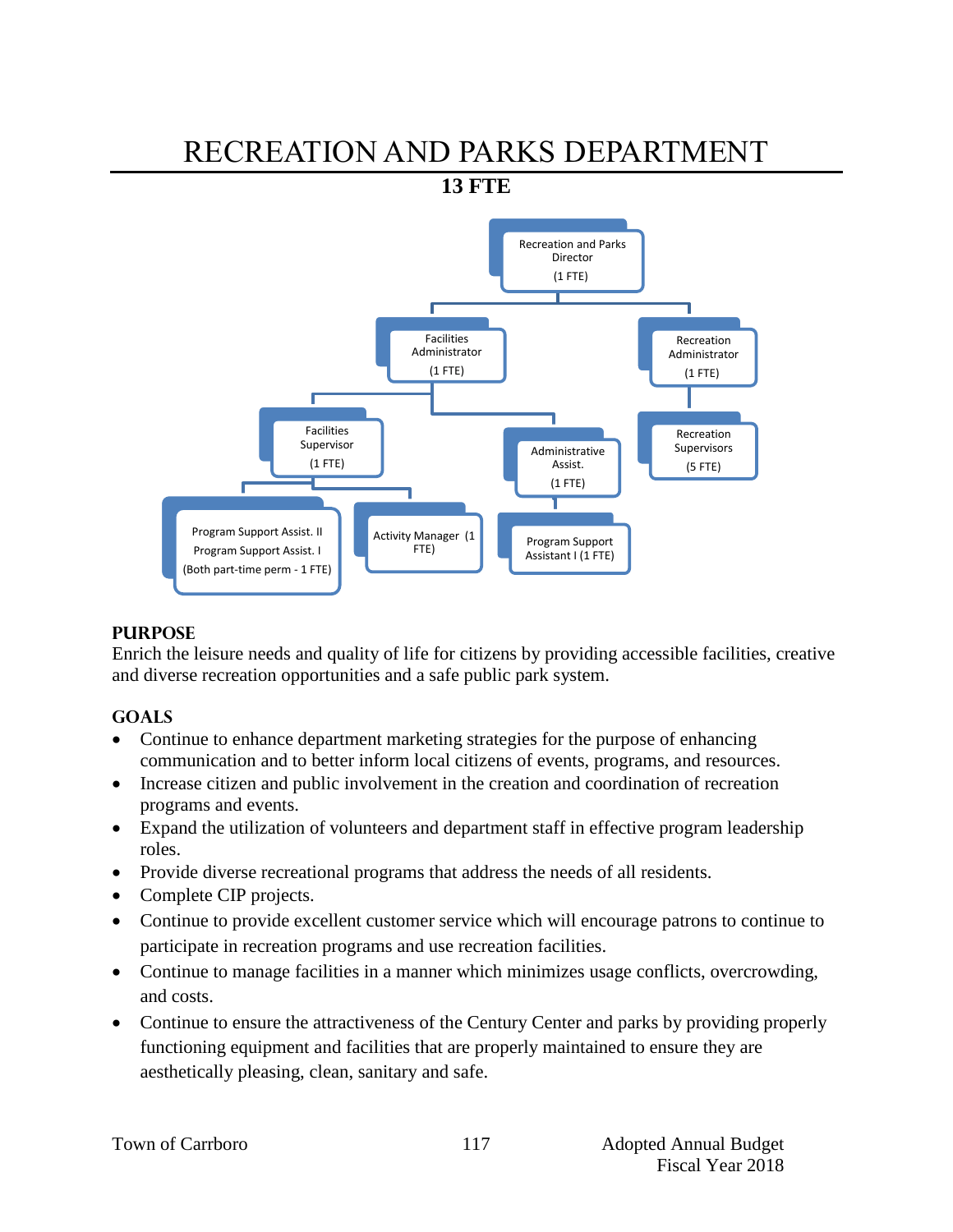# **SERVICES PROVIDED & ACTIVITIES**

- Develop, market, and implement recreation and leisure programs such as leagues, classes and other events that improve the quality of life for the citizens of Carrboro.
- Oversee parks and facilities that provide space to enjoy nature, build family unity, meet friends and build strong bodies.
- Demonstrate excellent customer service to citizens who register for programs and reserve or use recreation and park facilities.
- Facilitate in planning and staging community events that enhance the Paris of the Piedmont philosophy and community pride.
- Operate a variety of indoor and outdoor facilities which help bring the community together by providing space, promoting values, community activity and healthy living.

# **PREVIOUS YEAR ACCOMPLISHMENTS**

- Created a new comprehensive marketing plan.
- Increased marketing of programs that do not require pre-registration by creating a calendar of events for distribution around the Town in an effort to bring in new participants and visitors.
- Partnered with the Carrboro Farmer's Market to set up a Department information booth at the start of each new programming session.
- Installed new marketing distribution boxes at Anderson Park and Wilson Park.
- One Recreation and Parks Commission seat is now designated for a member of the Carrboro Youth Council.
- Revised the Department's working agreement with The ArtsCenter to strengthen our partnership to offer co-sponsored programming.
- Partnered with The ArtsCenter to enhance the Carrboro Film Festival.
- Created a new Field Preparation Manual to enhance cooperation with the Public Works Department in maintaining high-quality athletic facilities.
- Implemented a number of new programs, including a new Spring Adult Ultimate League and new multi-generational programs.
- Worked with a number of planning committees and advisory boards on the implementation of a variety of programs and special events (Carrboro Music Festival, Carrboro Film Festival, Open Streets, Carrboro Day, West End Poetry Festival)
- Co-sponsored a spring concert series with Music Maker Relief Foundation.
- Staff attended a wide-range of seminars and conferences for professional development.
- Expanded the number of staff members that are certified in First Aid/CPR, Certified Crowd Managers, and Certified Parks and Recreation Professionals.
- Worked with the Recreation & Parks Commission on the installation of a 'Little Free Library' box at Wilson Park.
- Re-opened the renovated Anderson Park Multipurpose Field #1 with new turf and lighting.
- Completed replacement of fencing on all baseball/softball fields at Anderson Park.
- Implemented new Vermont Systems Inc. RecTrac program registration/facility registration software.
- Coordinated efforts of the Town's Special Events Committee to increase coordination among department's in evaluating and providing support for local community events.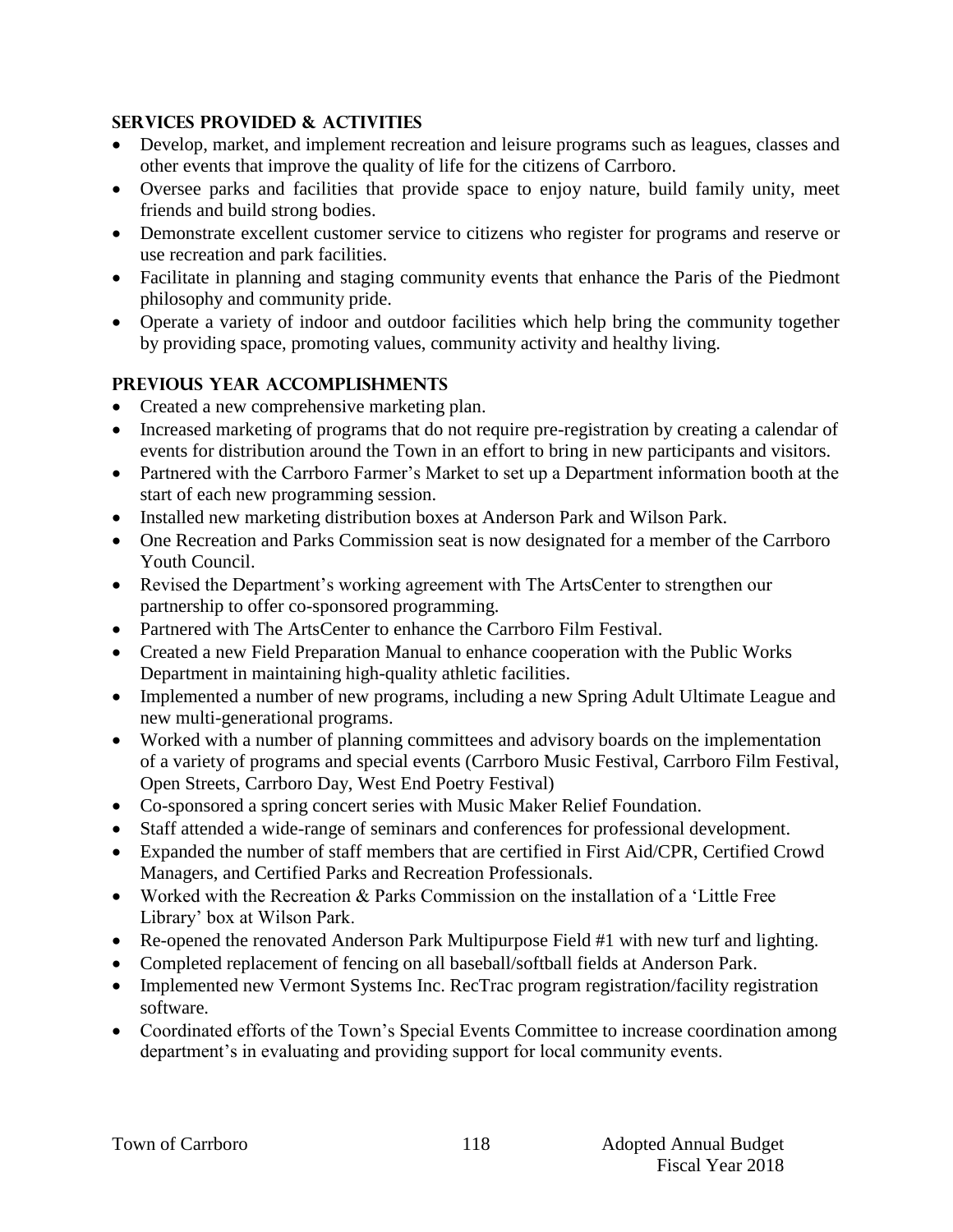# **UPCOMING FISCAL YEAR OBJECTIVES**

- Begin implementation of the updated Town-wide Communications Plan to ensure efficient and effective communication.
- Examine current social media usage and trends to refine the Department's approach to increase engagement with the community.
- Increase utilization of cross-program publicity to help introduce current participants to other opportunities within our Department.
- Promote Department opportunities/processes such as Program Service Proposals, needs for contractual instructors, etc.
- Conduct an inventory of local off-site marketing events (school activity fairs, UNC wellness expos, etc.) to provide increased opportunity for personal interaction with potential participants.
- Complete ongoing Capital Improvement Projects.
- Develop private, public, and neighborhood partnerships and sponsorships to support the recreational facilities and programs.
- Complete construction design of Martin Luther King Jr. Park.
- Promote creativity through opportunities in arts and cultural programs. Encourage a basic understanding and appreciation of arts and culture through the recognition of local artists and art facilities.
- Increase involvement of the Carrboro Youth Council in community activities, including the establishment of a tutoring program for area youth.
- Expand opportunities for citizens to participate in activities that will allow them to engage with the one another while strengthening the community (Ex. Expand litter sweeps, community improvement projects, etc.)
- Collaborate with event planning committees and the business community to continue to expand and improve programs and special events  $(Ex: 20<sup>th</sup>$  Anniversary of the Carrboro Music Festival)
- Examine youth and adult volunteerism in parks and programs to identify areas for new volunteer opportunities.
- To increase training opportunities for Department staff and volunteers in specific areas pertaining to programming needs and leadership.
- Maintain an inventory of staff, volunteer and instructor knowledge, certifications and skills and analyze how these resources may be utilized to enhance operations and service delivery.
- Collaborate with local partners to create multi-purpose, outdoor programs that provide educational opportunities and increase environmental awareness.
- Identify new funding sources, such as community partnerships and grants, to broaden the Department's revenue stream to maintain and enhance service levels.
- Utilize a broad range of evaluation criteria to ensure program offerings are meeting the needs of the participants.
- Expand recreational opportunities for underserved populations (teens, seniors, immigrants/refugees).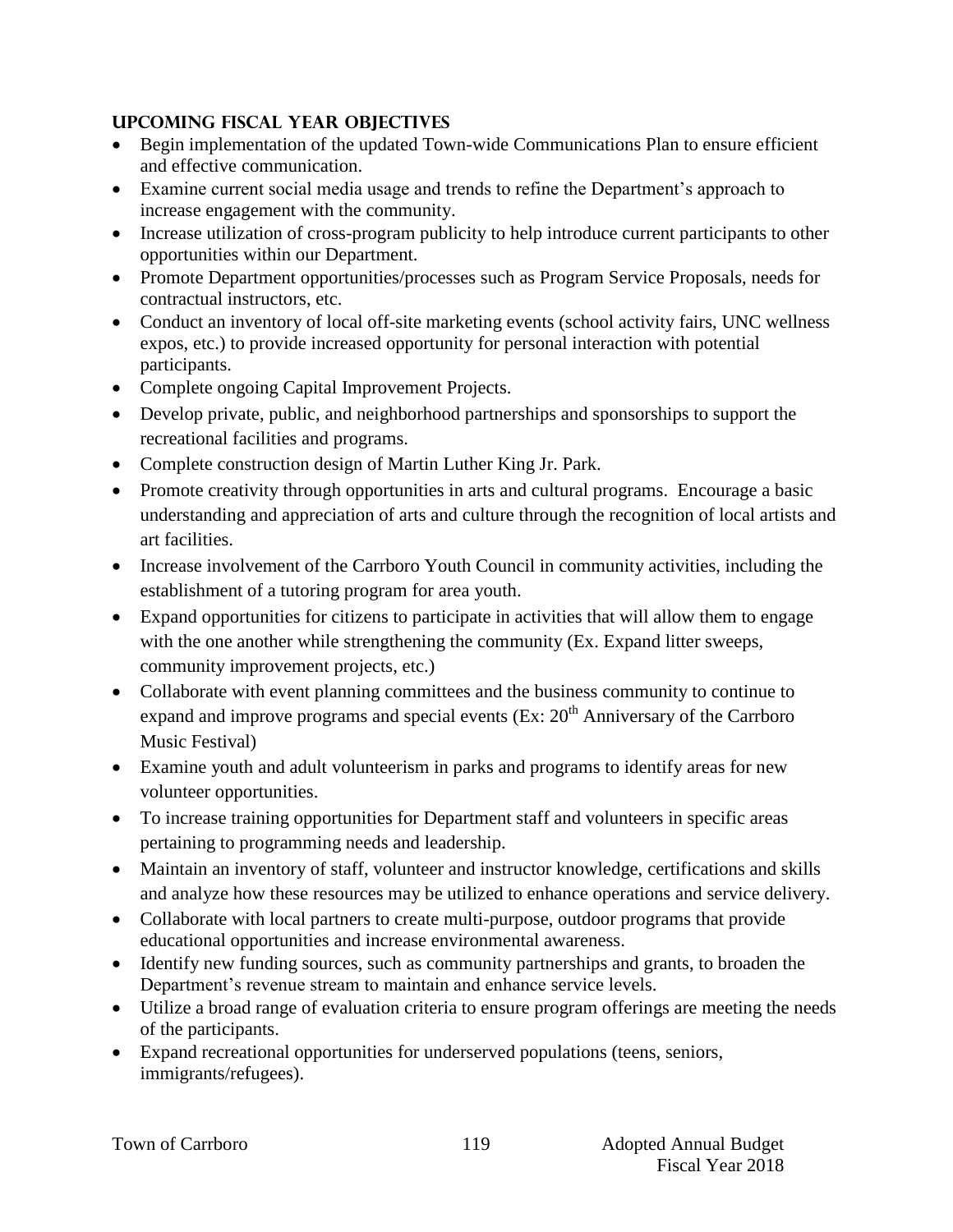# **BOARD PRIORITIES**

Enhance and sustain quality of life/place issues for everyone. Diversify revenue stream to maintain ethnic and economic diversity.

# **OBJECTIVES**

- 1. Examine youth and adult volunteerism in parks and programs to identify areas for new volunteer opportunities.
- 2. Utilize Town owned and other area parks, and nature sites.
- 3. Complete ongoing Capital Improvement Projects.
- 4. Research local funding resources to assist with healthy programs such as Eat Smart Move More.
- 5. Develop private, public, and neighborhood partnerships and sponsorships to support the recreational facilities and programs.

## **Performance Measures**

|                                                                                                                     | FY2014-15<br><b>ACTUAL</b> | FY2015-16<br><b>ACTUAL</b> | FY2016-17<br><b>ESTIMATED</b> | FY2017-18<br><b>PROJECTED</b> |
|---------------------------------------------------------------------------------------------------------------------|----------------------------|----------------------------|-------------------------------|-------------------------------|
| % Change in Volunteer Hours<br><b>Supporting Programs</b>                                                           | $-7\%$                     | $-7%$                      | 3%                            | 1%                            |
| Revenue Driven Facility Usage<br>Hours (External, Courses,<br>Administrative)                                       | 13,240                     | 16,213                     | 16,500                        | 16,700                        |
| Revenue Driven Facility Usage<br><b>Hours Percent Change</b><br>(External, Courses,<br>Administrative)              | $-14%$                     | 18%                        | 2%                            | 2%                            |
| Non-Revenue Facility Usage<br>Hours (Partnerships,<br>Community/Informational<br>Meetings)                          | 398                        | 495                        | 520                           | 530                           |
| Non-Revenue Facility Usage<br><b>Hours Percent Change</b><br>(Partnerships,<br>Community/Informational<br>Meetings) | $-35%$                     | 48%                        | 2%                            | 2%                            |
| % Change in Program Division<br>Revenue                                                                             | $-2\%$                     | $-8%$                      | 4%                            | 1%                            |
| % Change in Programming<br>Hours                                                                                    | 14%                        | $-22%$                     | 4%                            | 9%                            |
| % Change of Operational<br><b>Budget Supported by Program</b><br><b>Revenue Generated</b>                           | $-2\%$                     | $-5%$                      | 0%                            | 4%                            |
| % Change of Fees Waived for<br>Low Income Participants                                                              | $-24%$                     | 24%                        | 3%                            | 0%                            |
| % Change in Enrolled<br>participants                                                                                | $-1\%$                     | $-11%$                     | 1%                            | 4%                            |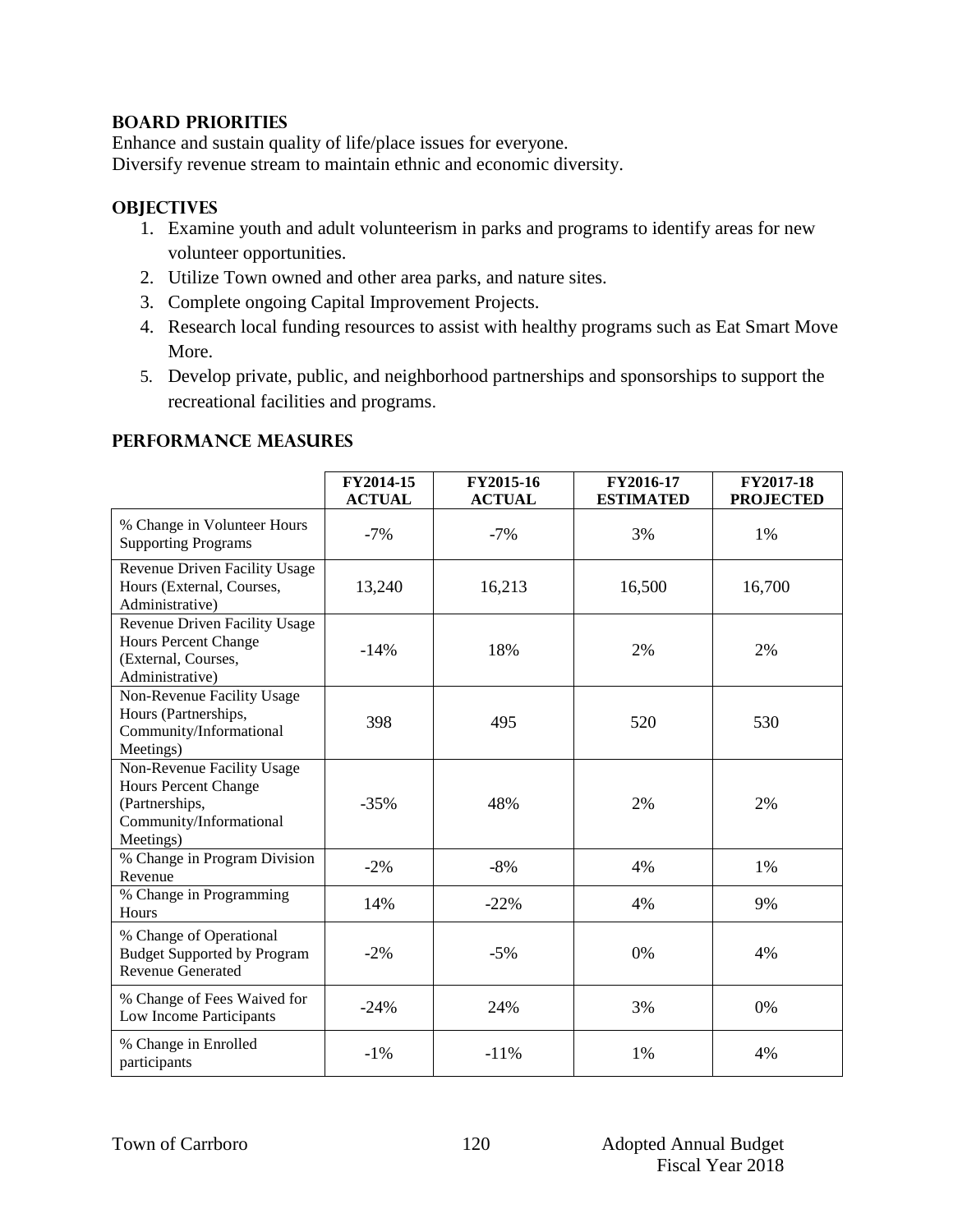# **DEPARTMENT BUDGET summary**

|                       | 2015-16<br><b>ACTUAL</b> | 2016-17<br><b>ADOPTED</b><br><b>BUDGET</b> | 2017-18<br><b>ADOPTED</b><br><b>BUDGET</b> | <b>PCT</b><br><b>CHANGE</b> |
|-----------------------|--------------------------|--------------------------------------------|--------------------------------------------|-----------------------------|
| <b>PERSONNEL</b>      | 1,152,213                | 1,216,433                                  | 1,215,894                                  | 0%                          |
| <b>OPERATING</b>      | 377,121                  | 451.148                                    | 434.148                                    | $-4\%$                      |
| <b>CAPITAL OUTLAY</b> | 5,906                    | $\theta$                                   |                                            | N/A                         |
| <b>TOTAL</b>          | \$1,535,240              | \$1,667,581                                | \$1,650,042                                | $-1\%$                      |

#### **CHANGES IN BUDGET from PRIOR YEAR ADOPTED BUDGET** Operations decreased due to the decrease in furniture replacement costs.

#### **SUPERVISION 2015-16 ACTUAL 2016-17 ADOPTED BUDGET 2017-18 ADOPTED BUDGET PCT CHANGE PERSONNEL** 124,019 123,161 125,451 2% **OPERATING** 14,080 21,304 21,304 0% **TOTAL \$138,099 \$144,465 \$146,755 2%**

# Division Level Summaries

# **changes in budget from prior year adopted budget**

The change in personnel reflects an increase in insurance.

#### **PLAYGROUNDS AND PARKS**

|                       | 2015-16<br><b>ACTUAL</b> | 2016-17<br><b>ADOPTED</b><br><b>BUDGET</b> | 2017-18<br><b>ADOPTED</b><br><b>BUDGET</b> | <b>PCT</b><br><b>CHANGE</b> |
|-----------------------|--------------------------|--------------------------------------------|--------------------------------------------|-----------------------------|
| <b>OPERATING</b>      | 3.088                    | 12.078                                     | 12,078                                     | 0%                          |
| <b>CAPITAL OUTLAY</b> | 5.906                    | 0                                          |                                            | N/A                         |
| <b>TOTAL</b>          | \$8,994                  | \$12,078                                   | \$12,078                                   | $0\%$                       |

#### **changes in budget from prior year adopted budget** There is no change in the Playground and Parks budget.